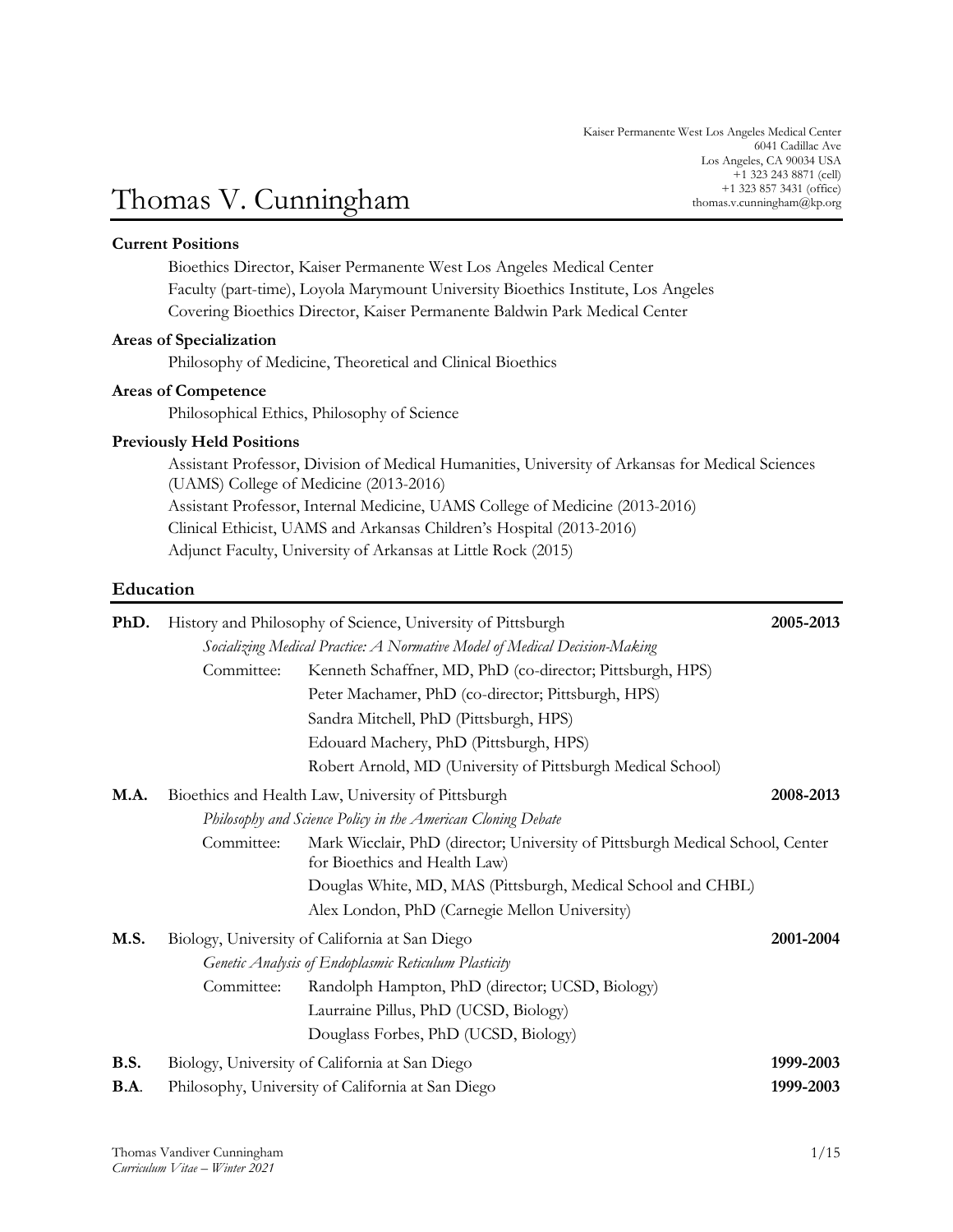# **Publications**

*Peer Reviewed Publications*

- 1. NR Van Buren, E Weber, MJ Bliton, and TV Cunningham (In Press). "In This Together: Navigating Ethical Challenges Posed by Family Clustering During the COVID-19 Pandemic." *Hasting Center Report*.
- 2. TV Cunningham (In press). "A Feminist Defense of Fetal Tissue Research," In J Schoen (ed), *Abortion Care as Moral Work* [working title], Rutgers University Press.
- 3. TV Cunningham (Forthcoming in 2021). "Surrogate Decision Making," In DM Hester and T Schonfeld (eds.), *Guidance for Healthcare Ethics Committees*, Cambridge University Press.
- 4. KW Harris, **TV Cunningham, DM Hester, K Armstrong, A Kim, FR Harrell, and JB Fanning (2020).** "Comparison is Not a Zero-Sum Game: Exploring Advanced Measures of Healthcare Ethics Consultation" *AJOB Empirical Bioethics*. <https://doi.org/10.1080/23294515.2020.1844820>
- 5. AC Glover, TV Cunningham, EW Sterling, and J Lesandrini (2020), "How Much Volume Should Healthcare Ethics Consult Services Have?" *The Journal of Clinical Ethics*, 31(2): 158-172.
- 6. MM Feinstein, JD Niforatos, I Hyun, TV Cunningham, A Reynolds, D Brodie, and A Levine (2020). "Considerations for Ventilator Triage During the COVID-19 Pandemic." *The Lancet Respiratory Medicine.* Available online April 28, 2020.
- 7. RS Purvis, CR Long, LR Eisenberg, DM Hester, TV Cunningham, A Holland, HE Chatrathi, and PA McElfish (2020). "First Do No Harm: Ethical Concerns of Health Researchers That Discourage the Sharing of Results with Research Participants." *AJOB Empirical Bioethics*, 11(2): 104-113
- 8. E Gilmore-Szott and TV Cunningham (Forthcoming). "How Do People Make Moral Medical Decisions?" In M Trachsel, S Tekin, NB Andorno, J Gaab, and JZ Sadler (eds.), *The Oxford Handbook of Psychotherapy Ethics*, Oxford University Press.
- 9. TV Cunningham, A Chatburn, C Coleman, E DeRenzo, K Furfari, J Frye, AC Glover, M Kenney, N Nortje, J Malek, M Repenshek, F Sheppard, and JS Crites (2019). "Comprehensive Quality Assessment in Clinical Ethics." *The Journal of Clinical Ethics*, 30(3): 284-296.
- 10. L Low, RS Purvis, TV Cunningham, A Chughati, R Garner, and PA McElfish (2019). "Ethical Dilemmas Encountered by Health Care Providers Caring for Marshallese Migrants in Northwest Arkansas." *Narrative Inquiry in Bioethics* 9(1):53-62.
- 11. TV Cunningham, LP Scheunemann, RM Arnold, and DB White (2018). "How Do Clinicians Prepare Family Members for the Role of Surrogate Decision Maker?" *Journal of Medical Ethics,* 44(1):21-26.
- 12. R Green, A Merrick, TV Cunningham, LR Eisenberg, and DM Hester (2017). "The Curricular Ethics Bowl: Answering Pedagogical Challenges." *Teaching Ethics,* 17(2):151-166.
- 13. TV Cunningham (2017). "Health, Disease, and the Basic Aims of Medicine." In U Feist, Z Biener, J Sullivan, and M Adams (eds.), *Doing History and Philosophy of Science with Peter Machamer*. Dordrecht: Springer International Publishing, pp. 141-162.
- 14. CR Long, MK Stewart, TV Cunningham, TS Warmack, and PA McElfish (2016). "Health Research Participants' Preferences for Receiving Research Results." *Clinical Trials* 13(6): 582-591.
- 15. TV Cunningham (2016). "A Life Below the Threshold? Examining Conflict Between Ethical Principles and Parental Vales in Neonatal Treatment Decision Making." *Narrative Inquiry in Bioethics*  $6(1):63-71.$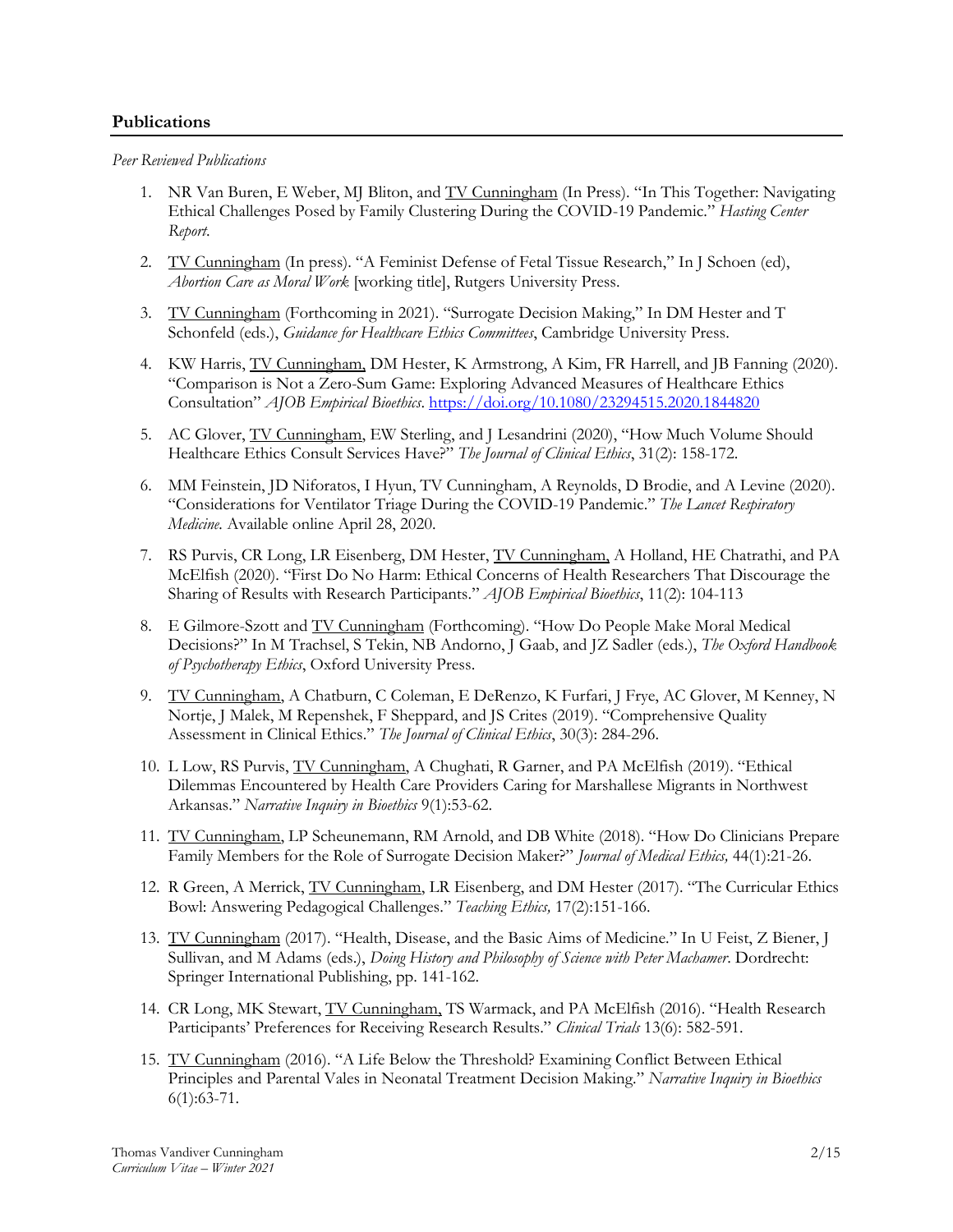- 16. A Merrick, R Green, TV Cunningham, LR Eisenberg, and DM Hester (2016). "Introducing the Medical Ethics Bowl." *Cambridge Quarterly of Healthcare Ethics* 25(1):141-149.
- 17. ML Schwarze, TC Campbell, TV Cunningham, DB White, and RM Arnold (2016). "You Can't Get What You Want: Innovation for End-Of-Life Communication in the ICU." *American Journal of Respiratory and Critical Care Medicine* 193(1):14-16.
- 18. LP Scheunemann, TV Cunningham, RM Arnold, P Buddadhumaruk, and DB White (2015). "How Clinicians Discuss Critically Ill Patients' Preferences and Values with Surrogates: An Empirical Analysis." *Critical Care Medicine* 43(4):757-764.
- 19. TV Cunningham (2015). "Objectivity, Scientificity, and the Dualist Epistemology of Medicine." In P. Huneman et al. (eds.), *Classification, Disease and Evidence: New Essays in Philosophy of Medicine.* Dordrecht: Springer Science+Business Media, pp. 1-18.
- 20. TV Cunningham (2013). "What Justifies the Ban on Federal Funding for Nonreproductive Cloning?" *Medicine, Health Care, and Philosophy,* 16:825-841.

### *Other Publications*

- 21. J Lesandrini, L Guidry-Grimes, J Crites, and TV Cunningham (2021). "160: A Survey of Ethical Views and Experiences During a Pandemic: A Critical Care Perspective." *Critical Care Medicine* 49(1): 65. [Annual Conference Abstracts]
- 22. E Weber, S Gray, M Applewhite, and TV Cunningham (2021). "Surrogate Decision-Making for Incarcerated Patients: A Pandemic-Inspired Call to Action." *Hastings Center Bioethics Forum* (blog), 03/24/2021, available at: [https://www.thehastingscenter.org/surrogate-decision-making-for](https://www.thehastingscenter.org/surrogate-decision-making-for-incarcerated-patients-a-pandemic-inspired-call-to-action/)[incarcerated-patients-a-pandemic-inspired-call-to-action/](https://www.thehastingscenter.org/surrogate-decision-making-for-incarcerated-patients-a-pandemic-inspired-call-to-action/)
- 23. TV Cunningham (2019). "The Methods of Bioethics: An Essay in Meta-Bioethiocs, by J. McMillan" [Book Review]. *Notre Dame Philosophical Reviews*.
- 24. AL Scott and TV Cunningham (2016). "The Problems of Half-Hearted Inderdisciplinarity." *AJOB Neuroscience* 27(2): 108-109.
- 25. TV Cunningham (2016). "Power and Limits in Medical Decision Making." *American Journal of Bioethics* 16(1):56-58.
- 26. TV Cunningham (2015). "A Multidisciplinary Approach to Ensure Scientific Integrity in Clinical Research: How expensive is sustained moral commitment?" *The Annals of Thoracic Surgery* 100:1534.
- 27. LR Eisenberg, TV Cunningham, and DM Hester (2015). "Closure But No Cigar." *American Journal of Bioethics* 15(1):44-46*.*
- 28. PK Machamer and TV Cunningham (2015). "Mechanisms." In R. Gunstone (editor-in-chief), *Encyclopedia of Science Education*. Dordrecht: Springer Science+Business Media, pp. 625-628.
- 29. TV Cunningham (2014). "Philosophy, Neuroscience and Consciousness, by Rex Welshon." [Book] Review], *Quarterly Review of Biology* (89):256.
- 30. TV Cunningham (2014). "Non-Reductive Moral Classification and the Limits of Philosophy." *American Journal of Bioethics* 14(2):22-24.
- 31. TV Cunningham (2013). "Critical Decisions: How You and Your Doctor Can Make the Right Medical Choices Together, by Peter Ubel." [Book Review], *Theoretical Medicine and Bioethics* 34:505-509.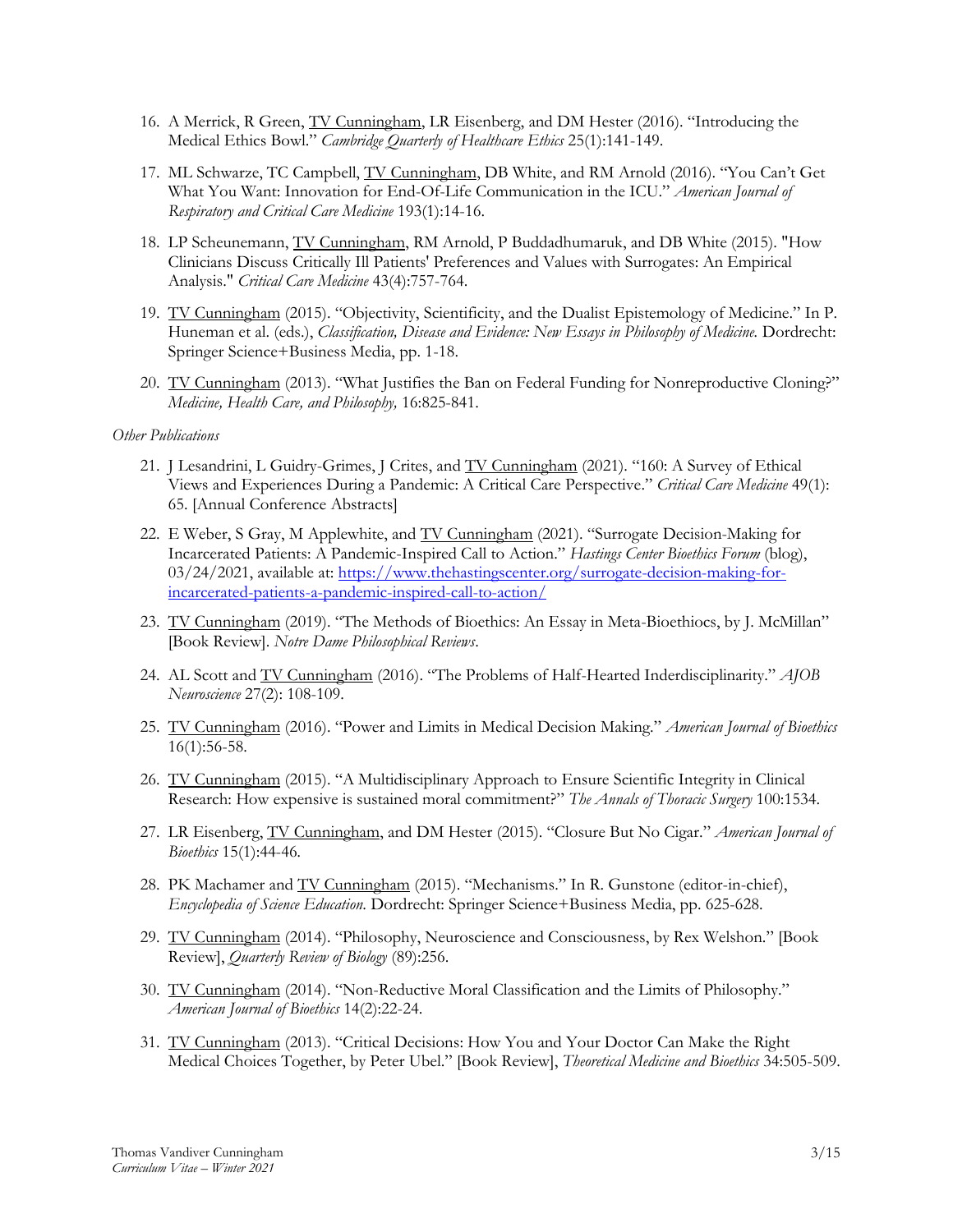- 32. TV Cunningham (2013). "Skepticism About the 'Convertibility' of Induced Pluripotent Stem Cells." *American Journal of Bioethics* 13(1):40-42.
- 33. TV Cunningham (2013). "The Principle of Charity and Non-inferential Coding in Interdisciplinary Behavioral Research." *Proceedings and Addresses of the American Philosophical Association* 86(4):174.
- 34. LP Scheuenemann, TV Cunningham, M Crankovic, and DB White (2012). "How do Clinicians Elicit Values from Surrogate Decision-Makers of Critically Ill Patients: A Pilot Study" *Proceedings of the American Thoracic Society* A5219*.*
- 35. TV Cunningham (2008). "Scientific Pluralism [Book Review]*.*" *The Pluralist* 3:132-137.
- 36. RY Hampton, O Bazirgan, SR Cronin, TV Cunningham, J Defries, C Federovitch, I Flury, R Garza, T Lam, and E Quan (2002). "Using the ER Quality Control Pathway for Regulation of the Sterol Synthesis." *The Journal of General Physiology* 120(1):3A-3A.

### *Healthcare Policy*

- 37. TV Cunningham (2020). "MP Score Triage Committee." Available at: [https://www.researchgate.net/publication/340135577\\_MP\\_Score\\_Triage\\_Committee](https://www.researchgate.net/publication/340135577_MP_Score_Triage_Committee)
- 38. TV Cunningham (2020). "Pandemic Triage Committee Draft Policy." Available at: [https://www.researchgate.net/publication/340022240\\_Pandemic\\_Triage\\_Committee\\_Draft\\_Policy](https://www.researchgate.net/publication/340022240_Pandemic_Triage_Committee_Draft_Policy)
- 39. TV Cunningham and KL Watson (2017). "Recognition of Conscience in Health Care Draft Policy." Available at: [https://www.researchgate.net/publication/320402513\\_Recognition\\_of\\_Conscience\\_in\\_Health\\_Care\\_Draft\\_Policy](https://www.researchgate.net/publication/320402513_Recognition_of_Conscience_in_Health_Care_Draft_Policy)

### *Work in Progress*

- i. "Distributed Cognition in Critical Care Medicine" (draft available)
- ii. "Ethical Medical Decision Making for Incapacitated, Hospitalized Inmates" (research in progress)
- iii. "Against Hospital Ethics Committees" (research in progress)

# **Presentations**

**2021:** TV Cunningham, "Measuring Ethics Consultation: Innovation in Quality Assessment and Improvement through and EMR-Integrated Approach." Geisenger Health System. June 24, 2021. Online

J Lesandrini, A Muster, N Gin, and TV Cunningham, "Partnering Together for Ethical Planning: A Conversation between Hospital Leaders and Ethics Directors." American College of Healthcare Executives (AHCE) 2021 Annual Meeting March 22-25, 2021. Online.

TV Cunningham, "Conscientious Objection & Abortion Care." Kaiser Permanente San Bernardino Service Area, March 4, 2021. Online.

J Lesandrini, L Guidry-Grimes, J Crites, and TV Cunningham, "A Survey of Ethical Views and Experiences During the COVID-19 Pandemic: A Critical Care Perspective." Society for Critical Care Medicine 2021 Annual Meeting, January 31-February 12, 2021. Online.

**2020:** TV Cunningham, "Nine Months Yet No Delivery in Sight: Doing Ethics on the Frontline of COVID-19." National Institute of Health Bioethics Interest Group, December 7, 2020. Online.

TV Cunningham, "Clinical Ethics: A 'Philosophy Job' Outside of Academia." Georgetown University Philosophy Department Workshop. October 30, 2020. Online.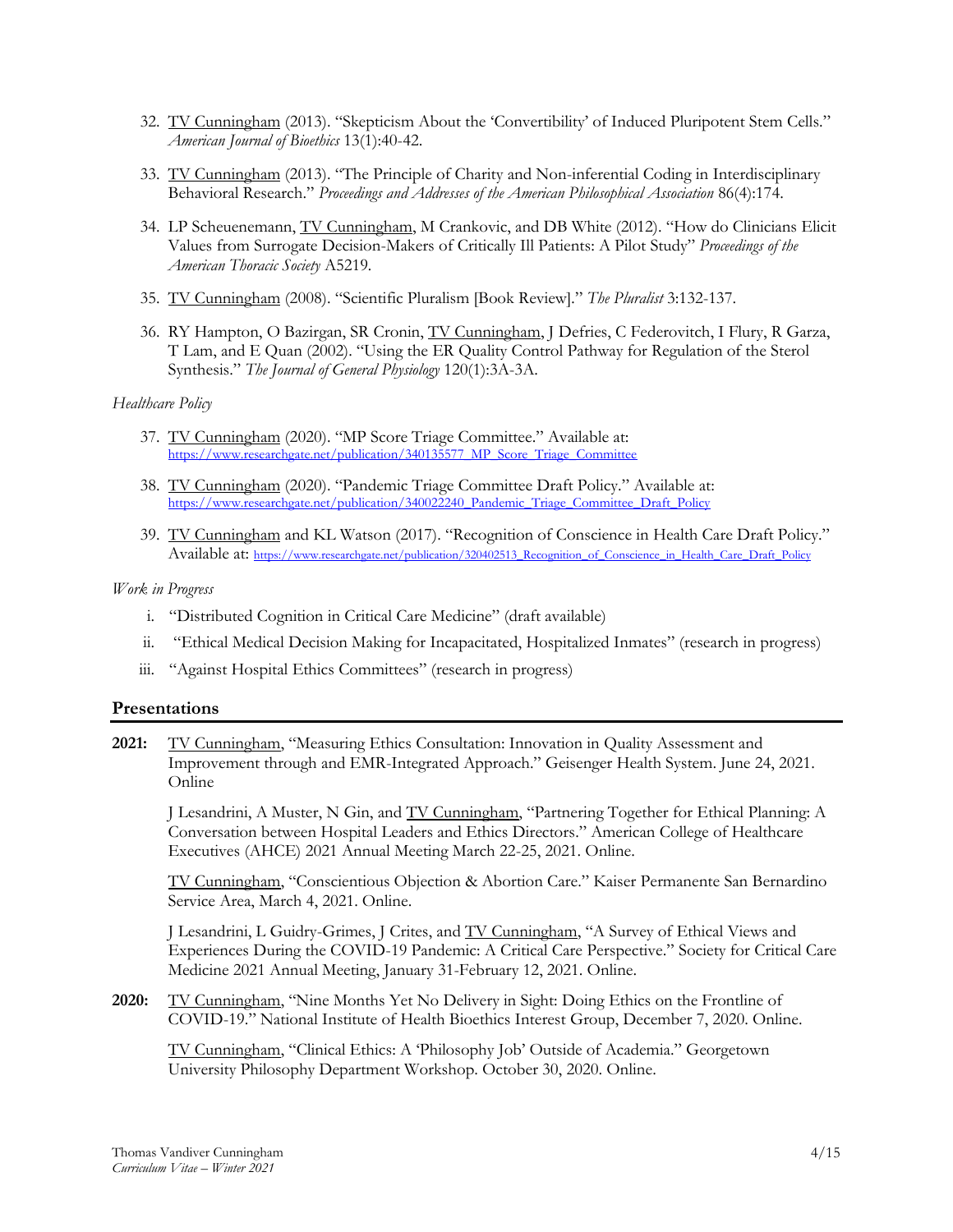L Guidry-Grimes, J Crites, J Lesandrini, and TV Cunningham, "A Survey of Ethical Views and Experiences During the COVID-19 Pandemic." American Society for Bioethics and Humanities (ASBH), October 15, 2020. Online

A Kondrat, S Finder, V Bartlett, and TV Cunningham, "Ethics and Epidemics: Caring in the Time of COVID-19." Harvard University Medical School Webinar Series, May 28, 2020.

TV Cunningham, A Kon, and K Michelson, "The Ethics of COVID-19: Some Initial Reflections." Loyola University Chicago Webinar, April 1, 2020.

**2019:** TV Cunningham, "Clinical Ethics in a Learning Health System: A Vision." Kaiser Permanente Bernard J. Tyson School of Medicine, November 22, 2019.

MJ Bliton and TV Cunningham, "Moral Significance in ELO Work." Kaiser Permanente Southern California End of Life Option Act 2019 Education Event, Anaheim, CA, October 29, 2019.

R Mishra, J Crites, TV Cunningham, and J Lesandrini, "What's the Problem with Tracking Ethics Consultations?" American Society for Bioethics and Humanities (ASBH), Pittsburgh, PA, October 24-27, 2019.

SR Gray, E Weber, TV Cunningham, and M Applewhite, "Surrogate Decision Making in Schackles: Finding a Voice for the Hospitalized Inmate." American Society for Bioethics and Humanities (ASBH), Pittsburgh, PA, October 24-27, 2019.

TV Cunningham "HCEC Charting, Tracking, and Quality Assessment: A Vision for the Future." Kaiser Permanente Inter-Regional Medical Ethics Committee (IRMEC), Portland, OR, October 3, 2019.

K Wollenburg-Harris, TV Cunningham, M Hester, and J Fanning, "Why Share Data in Health Care Ethics Consultation?" International Conference on Clinical Ethics Consultation, Vienna, Austria, May 22-25, 2019.

TV Cunningham, "Black Birth Matters: What Happens When We Think About Beneficence from a Multi-Level Perspective?" Northwestern University School of Medicine, Chicago, IL, May 2, 2019

TV Cunningham, "Serving the Common Good in the Context of Clinical Care." Loyola Marymount University, Los Angeles, CA, April 2, 2019.

SR Gray, E Weber, M Applewhite, and TV Cunningham, "Surrogacy in Shackles: Finding a Voice for the Hospitalized Inmate." 6<sup>th</sup> Annual National Nursing Ethics Conference, Los Angeles, CA, March 21-22, 2019.

TV Cunningham, "Conscientious Objection & Abortion Care." Kaiser Permanente Baldwin Park Medical Center, February 28, 2019.

**2018:** TV Cunningham, "Clinical Ethics and Advanced Care Planning: Supporting Patient-Centered, Values-Based Care." Panelist for the "Conversations in Medical Ethics" panel at the North American Imamia Medics International (IMI) Annual Meeting, Anaheim, CA, December 14-16, 2018.

TV Cunningham, "Ethical Research and Medical Decision Making in the Pediatric Setting." Research Week Grand Rounds, Children's Hospital of Orange County, Orange, CA, November 14, 2018.

TV Cunningham, "Being an Expert Witness." JCEPHS Learning Forum at the Philosophy of Science Association Biennial Meeting, Seattle, WA, November 1-4, 2018.

AC Glover, TV Cunningham, and J Lesandrini, "National Benchmarks for the Growth of Clinical Ethics Consultation Services." American Society for Bioethics and Humanities (ASBH), Anaheim, CA, October 18-21, 2018.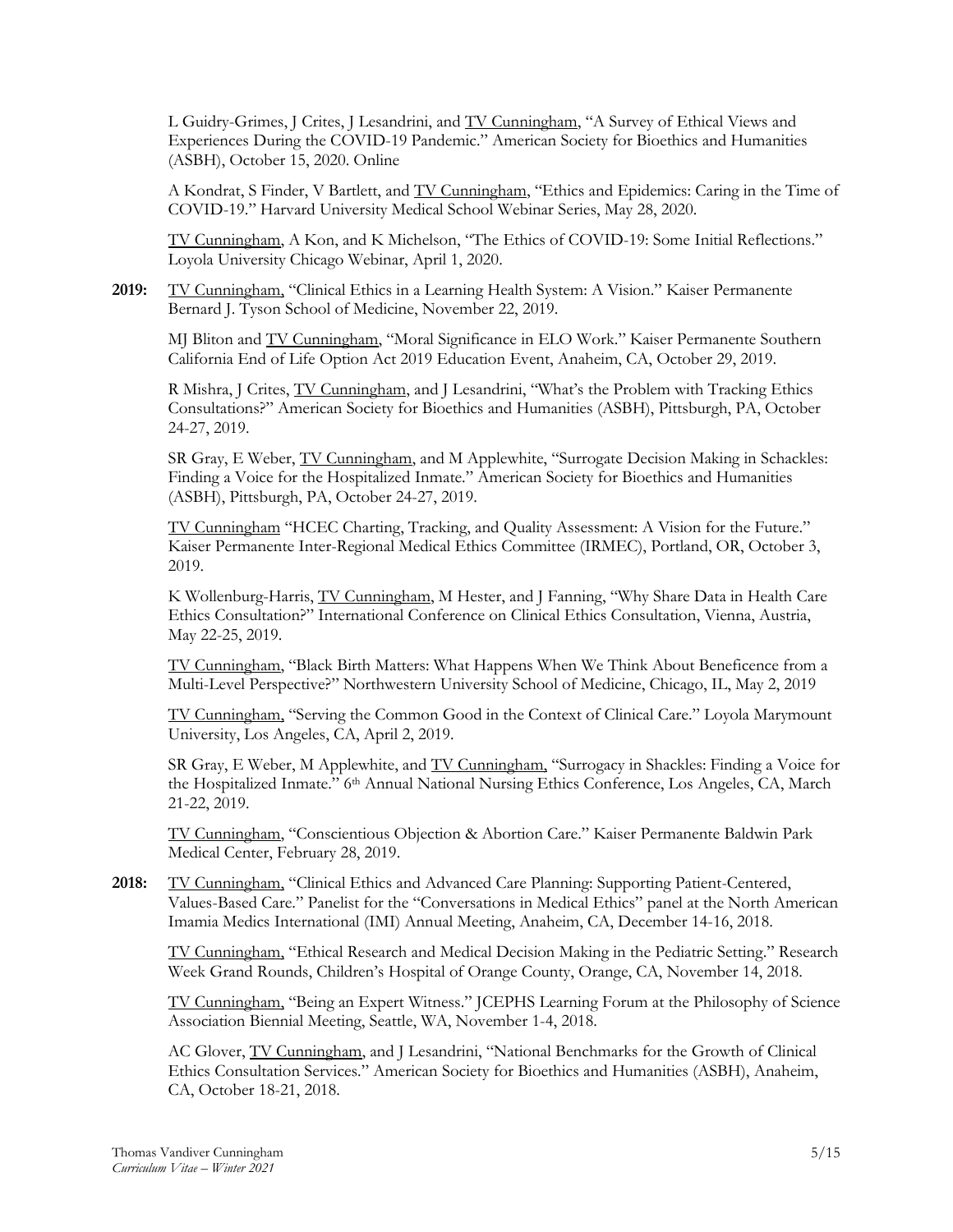SK Shah, TS Huddle, and TV Cunningham, "Autonomy: It's Time to Set New Priorities." ASBH Medical Decision Making Affinity Group Annual Meeting, Anaheim, CA, October 18-21, 2018.

AC Glover, TV Cunningham, and J Lesandrini, "National Benchmarks for the Growth of Clinical Ethics Consultation Services." European Association of Centers of Medical Ethics Annual Conference, Amsterdam, The Netherlands, September 6-8, 2018.

J Crites and TV Cunningham, "Continuous Quality Improvement [Whitepaper Workshop]." Innovations in Clinical Ethics: A Working Un-Conference, Cleveland, OH, August 27-28, 2018.

TV Cunningham and J Crites, "Tracking Healthcare Ethics Consult Service Activities Minimally, Meaningfully, and Efficiently." Innovations in Clinical Ethics: A Working Un-Conference, Cleveland, OH, August 27-28, 2018.

AC Glover, TV Cunningham, and J Lesandrini, "National Benchmarks for Clinical Ethics Consultation Services." Innovations in Clinical Ethics: A Working Un-Conference, Cleveland OH, August 27-28, 2018.

2017: TV Cunningham and D Cruze, "Did You Know That in California You're My Relative?" Kaiser Permanente National Bioethics Symposium, Berkeley, CA, November 2-4, 2017.

TV Cunningham, K Mutcherson, J Schoen, and K Watson, "Taking Care: How Can Secular Healthcare Systems Accommodate the Wide Spectrum of Patient and Provider Views on Abortion?" (Panel Presentation). American Society for Bioethics and Humanities (ASBH), Kansas City, MO, October 19-22, 2017.

TV Cunningham, K Mutcherson, J Schoen, and K Watson, "Abortion Care as Moral Work" (Plenary). Forum on Family Planning National Meeting, Atlanta, GA, October 14-16, 2017.

K Watson, J Chor, TV Cunningham, and D Stulberg, "Difficult Ethical Cases in Abortion Care" (Invited Panel Presentation). National Abortion Federation (NAF), Montreal, Québec, April 22-25, 2017.

TV Cunningham, "On Getting By With the Help of Your Friends: How Multidisciplinary Team Meetings Can Resolve Clinical Ethics Dilemmas." Cook Children's Hospital PICU/CICU Meeting, Forth Worth, TX, February 12, 2017.

TV Cunningham, "From Medical School Curriculum to Clinical Practice: How to Approach Ethical Dilemmas with GRACE." Cook Children's Hospital Pediatric Grand Rounds, Forth Worth, TX, February 13, 2017.

TV Cunningham, "Sometimes it Takes More than Two to Tango: From Parental Authority to Shared Decision Making." Cook Children's Hospital Neonatal Grand Rounds, Forth Worth, TX, February 13, 2017.

TV Cunningham, "Working the Hard Cases: Tools for the Ethics Committee." Cook Children's Hospital Ethics Committee, Forth Worth, TX, February 12, 2017.

**2016:** TV Cunningham, M Kuczewski, H Lipman, and R McKinney, "From "Meh" to MEB: Innovative Ethics Education in Medical School" (Panel Presentation). American Society for Bioethics and Humanities (ASBH), Washington, DC, October 6-9, 2016.

TV Cunningham, "Epic Ethics: Measuring Clinical Ethics Consultation Using the Epic Electronic Health Record System." Vanderbilt University Medical Center, Nashville, TN, July 15, 2016.

TV Cunningham, "Distributed Cognition in Critical Care Medicine." Society for Philosophy of Science in Practice, Glassboro, NJ, June 17-19, 2016.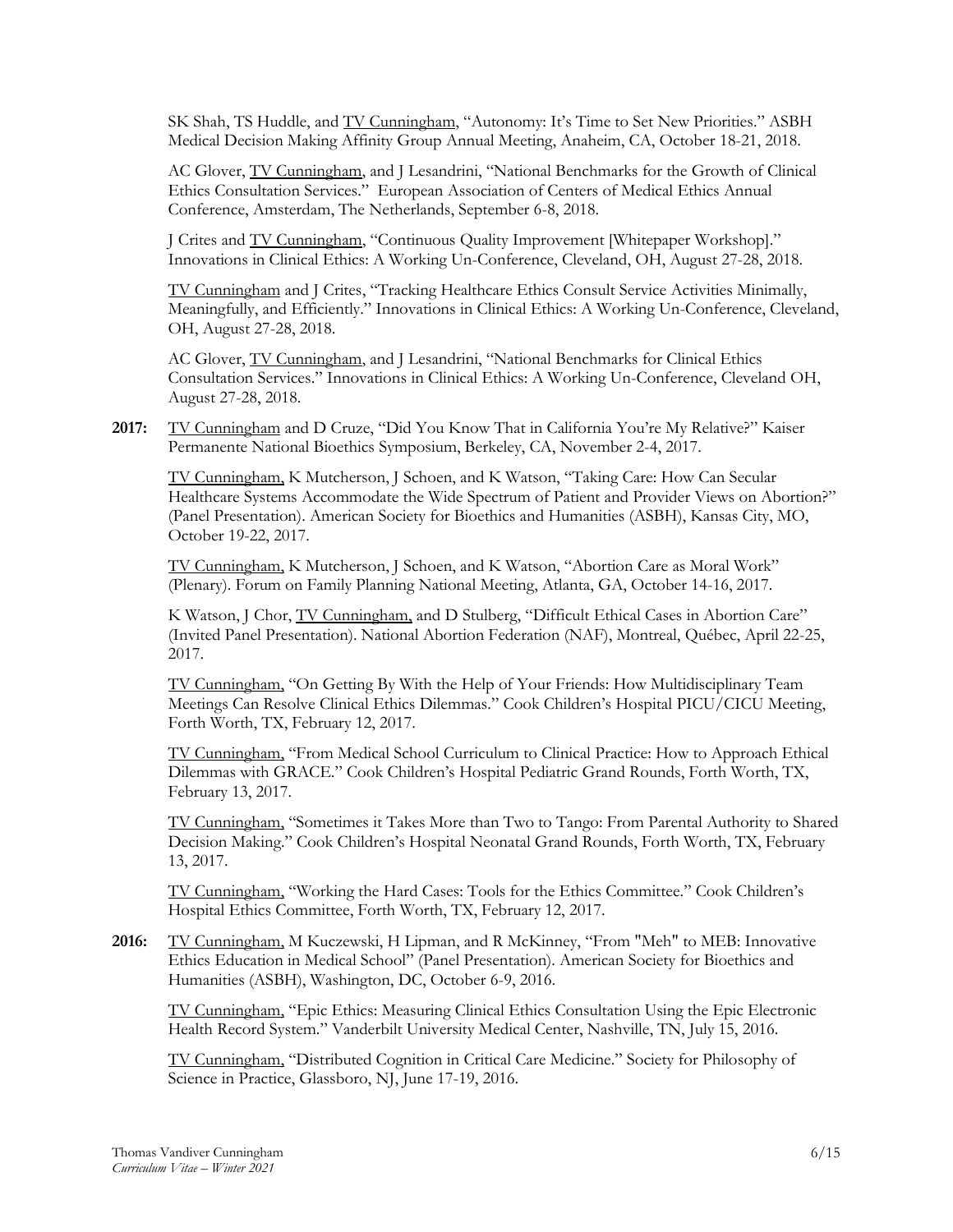TV Cunningham, "Philosophical Perspectives on Fetal Tissue Research." Rutgers Workshop on Fetal Tissue Ethics, New Brunswick, NJ, June 10-12, 2016.

TV Cunningham, K Armstrong, and J Fanning, "Integrating Quality Improvement Measures into Ethics Consultation." Pre-Conference Workshop at the International Conference on Clinical Ethics Consultation, Washington, DC, May 19-22, 2016.

TV Cunningham, "Distributed Cognition in Critical Care Medicine." Medical Knowledge in a Social World, Irvine, CA, March 28-29, 2016.

TV Cunningham, "Introduction to the UAMS/ACH Clinical Ethics Consult Service" and "Decision Making in Developmental Pediatrics: Ethical and Legal Considerations." Developmental Pediatrics Lecture Series, Little Rock, AR, March 03 & 10, 2016.

**2015:** TV Cunningham, LR Eisenberg, and DM Hester, "From "Meh" to MEB: A Novel Curriculum for Overcoming Challenges in Undergraduate Medical Ethics Education." AAMC Medical Education Meeting, Baltimore, MD, November 10-12, 2015.

K Armstrong, J Fanning, and TV Cunningham, "Find Meaning: Evidence Based Practice in Clinical Ethics Consultation." American Society for Bioethics and Humanities (ASBH), Houston, TX, October 22-25, 2015.

TV Cunningham, A Merrick, R Green, LR Eisenberg, and DM Hester, "The Curricular Ethics Bowl: Answering Pedagogical Challenges." Society for Ethics Across the Curriculum, Greenville, SC, October 8-10, 2015.

TV Cunningham, "Guardianship, Capacity, and Decision Making for Incapacitated Loved Ones." Department of Geriatrics Grand Rounds, Little Rock, AR, July 29, 2015.

M Jaffar and TV Cunningham, "Controversies in Critical Care." White Paper Workshop at ICARE (Improving Critical and Acute Care Through Regional Education), Rodgers, AR, July 10-12, 2015.

A Jones, H Moseby, D Jordan, and TV Cunningham, "Controversies in Critical Care." Panel Discussion at ICARE (Improving Critical and Acute Care Through Regional Education), Rodgers, AR, July 10-12, 2015.

TV Cunningham, "Research Misconduct in Light of RCR." UAMS Research Education, Little Rock, AR, May 29, 2015.

TV Cunningham, "Decision Making for Children and Incapacitated Adults: Educating Institutional Stakeholders About Ethical Differences." UAMS IWHE (Intensive Workshop in Healthcare Ethics), Little Rock, AR, May 7-8, 2015.

L Viscioni, M Pippenger, SB Harrington, E Price, TV Cunningham, and LJ Greenfield, "Psychology of Pain" Panel Discussion at Neurology Update 2015, Little Rock, AR, April 11, 2015.

A Merrick, R Green, TV Cunningham, LR Eisenberg, and DM Hester, "On the Uses of the Intercollegiate Ethics Bowl Model for Professional Students' Education in Healthcare Ethics." Association for Practical & Professional Ethics (APPE), Costa Mesa, CA, February 19-22, 2015.

TV Cunningham, A Merrick, R Green, LR Eisenberg, W Ward, and DM Hester, "Introducing the Medical Ethics Bowl" [Poster]. UAMS 1st Annual Educators' Academy Teaching and Learning Symposium: Education Scholarship," Little Rock, AR, January 22, 2015.

**2014:** TV Cunningham and E Gilmore-Szott, "Debating the Ethics of Embryo Research: The Language from 'Making Babies' to 'Cloning-for-Biomedical-Research." American Society for Bioethics and Humanities (ASBH), San Diego, CA, October 16-19, 2014.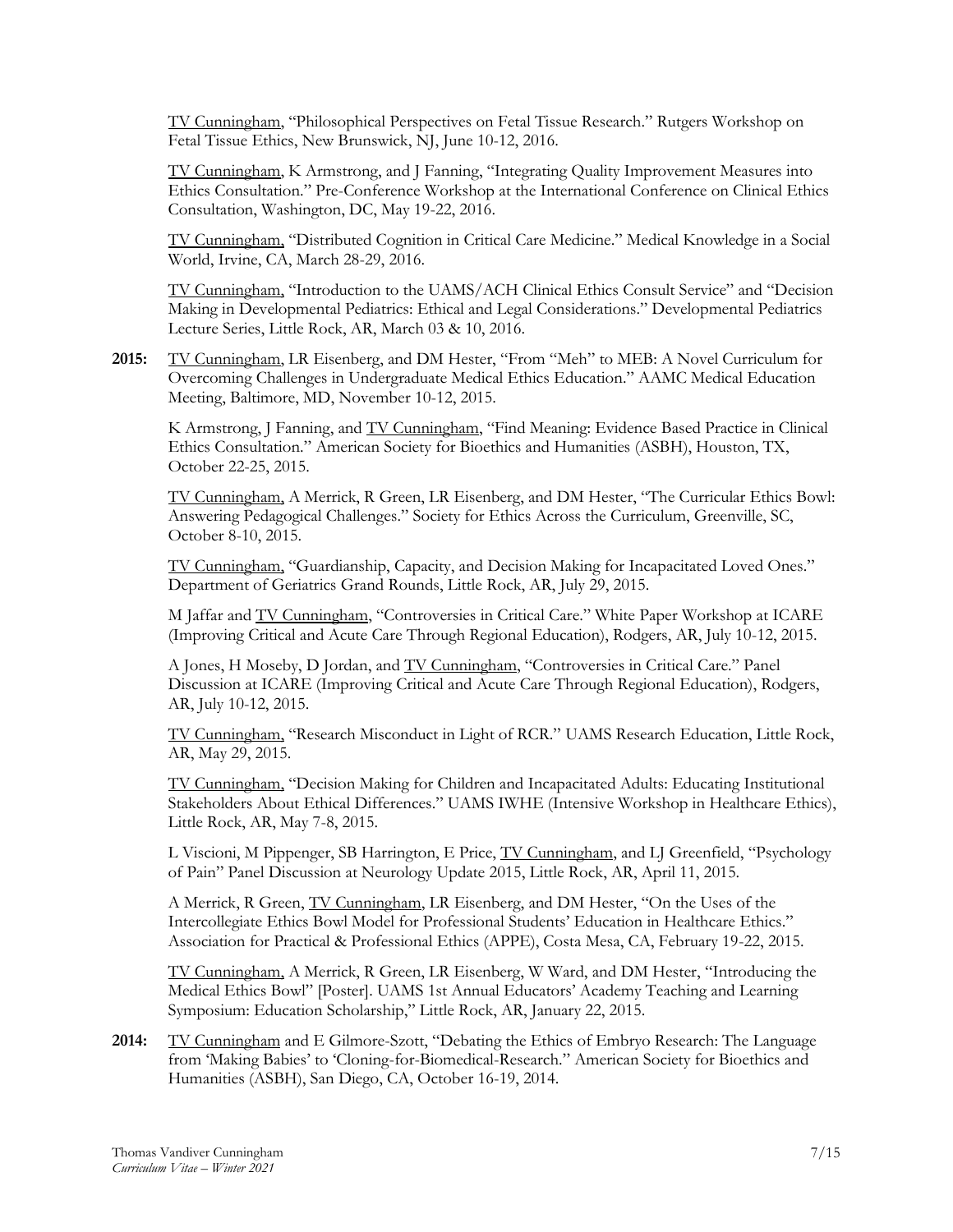LR Eisenberg and TV Cunningham, "Ethics and Decisionmaking at the End of Life." Hospice & Palliative Care Association of Arkansas Partners in Care Conference, Little Rock, AR, October 2-3, 2014

TV Cunningham, "A Criticial Assessment of Patient- and Family-Centered Care." Department of Surgery Grand Rounds, Little Rock, AR, September 16, 2014.

TV Cunningham, "The Role of an Ethicist in Pediatric Medicine." Arkansas Childrens' Hospital Pastoral Staff Education & Training, Little Rock, AR, June 12 and August 14, 2014.

TV Cunningham, "What is Narrative Medicine? A Deflationary Account for Psychiatry." Association for the Advancement of Philosophy and Psychiatry, New York, NY, May 3-4, 2014.

TV Cunningham, "Rawlsian Reflective Equilibrium." American Philosophical Association Pacific Division, San Diego, CA, April 16-19, 2014.

**2013:** TV Cunningham, "Is Patient-Centered Care Possible? The Case of Hereditary Breast and Ovarian Cancer." Department of Obstetrics and Gynecology Grand Rounds, UAMS, Little Rock, AR, November 13, 2013.

TV Cunningham, "Concepts of Health and Disease: Who Needs Them? Recent Progress on a Vexing Debate." Philosophy of Medicine Affinity Group, American Society for Bioethics and Humanities (ASBH), Atlanta, GA, October 24-27, 2013.

TV Cunningham, "Surrogate Decision-Making: The Liger of Bioethics?" Arkansas Children's Hospital, Little Rock, AR, September 3, 2013.

TV Cunningham, "The Principle of Charity and Non-Inferential Coding in Interdisciplinary Behavioral Research" [Poster]. American Philosophical Association Pacific Division, San Francisco, CA, March 27-30, 2013.

TV Cunningham, "Objectivity, Scientificity, and the Dualist Epistemology of Medicine." Department of Bioethics, Cleveland Clinic, February 4, 2013.

TV Cunningham, "Objectivity, Scientificity, and the Dualist Epistemology of Medicine." Division of Medical Humanities, University of Arkansas for Medical Sciences, February 1, 2013.

TV Cunningham, "Objectivity, Scientificity, and the Dualist Epistemology of Medicine." Department of Philosophy and Religion, Northeastern University, January 29, 2013.

**2012:** TV Cunningham, LP Scheunemann, M Crankovic, and DB White "How Informed are Surrogate Decision Makers About the Principles of Surrogate Decision-Making? Preliminary Data from ICU Family Conferences" [Paper]. American Society of Bioethics and Humanities (ASBH), Washington, D.C., October 18-21, 2012.

TV Cunningham, "The Principle of Charity and Non-Inferential Coding in Interdisciplinary Behavioral Research" [Poster]. American Society of Bioethics and Humanities (ASBH), Washington, D.C., October 18-21, 2012.

2011: TV Cunningham, "What Justifies the Ban of Federal Funding of Somatic Cell Nuclear Transfer for Research Purposes?" International Society for the History, Philosophy, and Social Studies of Biology (ISHPSSB), Salt Lake City, UT, July 10-15, 2011.

TV Cunningham, "What is 'Group Decision-Making'? The case of shared decision-making as a normative model of medical choice." Three Rivers Philosophy Conference: Science, Knowledge, & Democracy, University of South Carolina, Columbia, SC, April 1-3, 2011.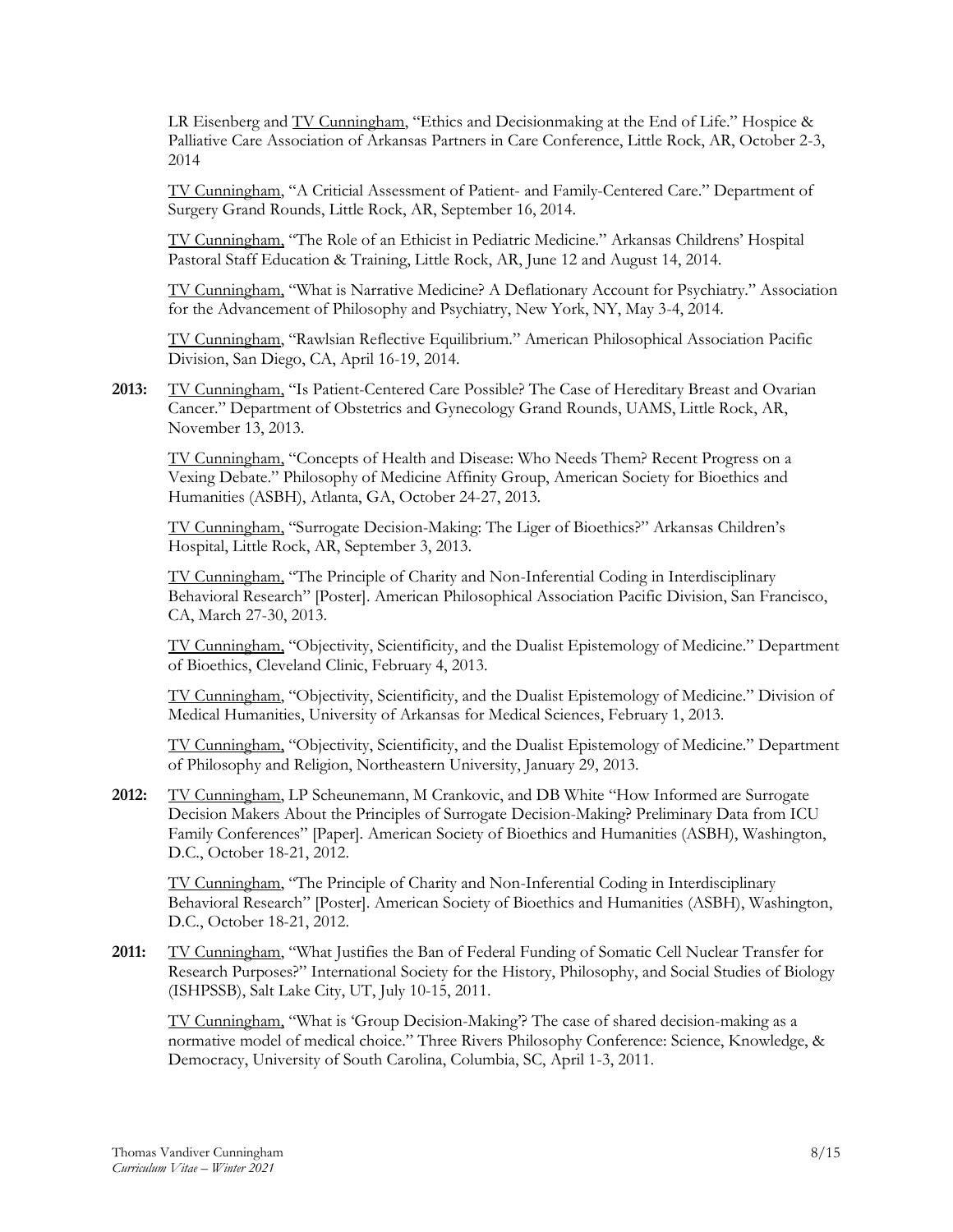TV Cunningham, "Our Unjustified Regulation of Stem Cell Research: What HPS Can teach about how politics influences scientific research." History and Philosophy of Biology in the Desert, Arizona State University, Tempe, AZ, February 1-3, 2011.

- **2009:** TV Cunningham, "To Save the Semantic View." Models and Simulations 3, University of Virginia, Charlottesville, VA, USA, March 6-8, 2009.
- **2008:** TV Cunningham, "J. B. S. Haldane's Intellectual Heritage." History of Science Society, Pittsburgh, PA, USA, November 6-8, 2008.

TV Cunningham, "Natural Selection, Adaptation, and Fitness: On the illusion of perspectively neutral explanatory roles." Institut d'Histoire et de Philosophie des Sciences et Techniques (IHSPT), Paris, France, June 4-5, 2008.

**2007:** TV Cunningham, "A Reply to Naïve Mechanicism: J. S. Haldane's Shift from Vitalism to Holism, and its Effects on his Philosophy of Biology." International Society for the History, Philosophy, and Social Studies of Biology (ISHPSSB), Exeter, UK, July 25-29, 2007.

TV Cunningham, "Science, Policy, & Politics: How distortion and bias on the President's Council on Bioethics generated the moratorium on cloning for biomedical research." 7th Annual University of Pittsburgh Graduate Student Expo, Pittsburgh, PA, USA, March 1, 2007.

# **Research, Educational Leadership, & Funding**

- **2020:** Co-Investigator, "Prospective Descriptive Study of Bioethics Case Consultation in a Large Health Maintenance Organization." Kaiser Permanente Southern California (PI: Bates Moses, MD)
- **2015:** UAMS TRI Pilot Award: "Participant Preferred Dissemination Methods." Intramural funding for a T4 phase pilot study investigating community and research participant perceptions and preferences regarding the dissemination of research results. **Co-Investigator (**PI: Scott Warmack, PharmD). Total award: **\$50,000**. **No salary coverage.**

UAMS Division of Medical Humanities Bruce and Brandon Lee Scholarship: "Bridging the Gap – An Exploration of the Climate of Mental Health in Rural Costa Rica." Intramural funding for a mixed methods investigation of Costa Rican perspectives on mental health. **Co-Investigator and Mentor** for Matthew Kern (PI and 4th year medical student); Total award: **\$3,000**. **No salary coverage.**

**2014:** UAMS Department of Pediatrics Innovation in Pediatric Education Grant: "Fourth Year Reflection Rounds." Intramural funding to institute interdisciplinary, spiritual competency curriculum in fourth year acting internships in pediatrics at UAMS and to perform a mixed methods evaluation of program efficacy. **Co-Principal Investigator**, with Rebecca Latch, MD. Total award: **\$25,000. 3% salary coverage for 2014-15**.

George Washington Institute for Spirituality and Health (GWish)-John Templeton Foundation: "Reflection Rounds: Sustaining Spirituality-Based Competencies in Medical Education" (GTRR). Extramural funding to institute interdisciplinary, spiritual competency curriculum in third year clinical clerkships at UAMS. **Co-Principal Investigator** for UAMS site, with Wendy Ward, PhD. Total award: **\$25,000. 4% salary coverage, 2014-15**.

UAMS Department of Pediatrics Summer Science Student Research Grant. Mentee: Jackson Bridges. Extramural funding (by the Stella Boyle Smith Foundation) to educate and oversee a summer mentee from July-August 2014. **Principal Investigator. \$2,500.**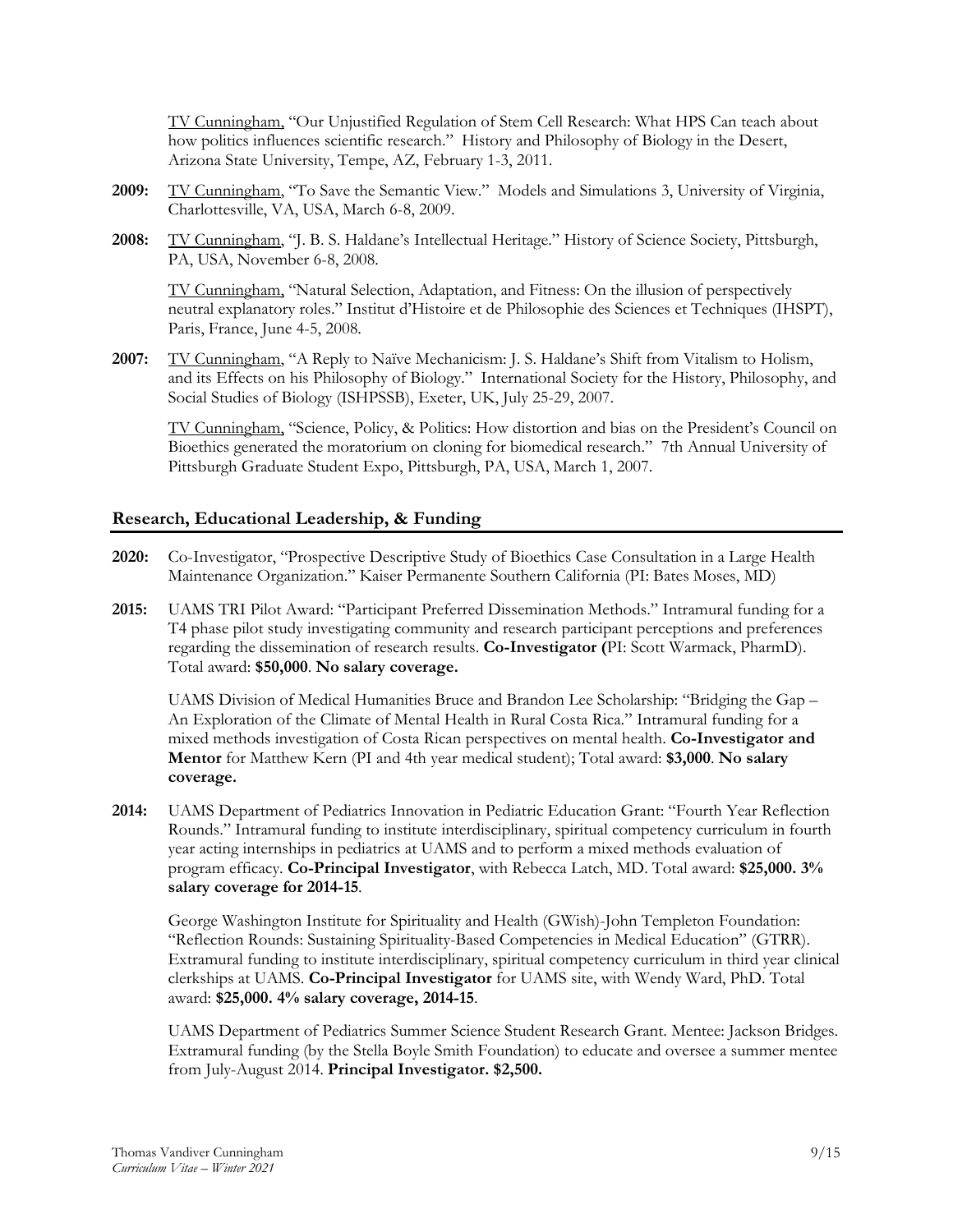### **Honors & Awards**

Visiting Lecturer (Invited), Cook Children's Hospital, Forth Worth, TX, February 2017.

Early Career Advisee, American Society for Bioethics and Humanities Meeting, October 2014. Advisors: Mark Yarborough, PhD and Alex Rajczi, PhD

Graduate Student Stipend, American Philosophical Association, to present at the 87th Annual American Philosophical Association Pacific Division Meeting, March 2013: \$300.

Travel Award, National Science Foundation, to attend the Philosophy of Science Association Annual Meeting, November 2012: \$410.

Early Career Scholar Award, American Society for Bioethics and Humanities, October 2012: \$500.

Travel Award, Center for Bioethics & Health Law, November 2012: \$725.

Travel Award, International Society for the History, Philosophy, and Social Studies of Biology, July 2011: \$150.

Travel Award, University of Pittsburgh Graduate and Professional Student Assoc., May 2011: \$200.

Housing Assistance Award, University of Arizona History and Philosophy of Biology in the Desert, February 2011: \$100.

Travel Award, Center for Bioethics & Health Law, November 2010: \$825.

Travel Award, Univ. of Pittsburgh Graduate and Professional Student Assoc., March 2009: \$200.

Travel Award, International Society for the History, Philosophy, and Social Studies of Biology, July 2007: \$900.

Travel Award, University of Pittsburgh Graduate and Professional Student Association, November 2006: \$100.

Departmental Fellowship, University of Pittsburgh: 2005-2006, 2007-2008, 2009-2010

### **Teaching Experience**

## *Mentees:*

**Eleanor Gilmore-Szott, PhD**, current Clinical Ethics Fellow, Baylor School of Medicine **Cheyenne Ford, MA,** current PsyD candidate, Psychology, Alliant University Los Angeles **Sonya Ringer**, current PhD candidate, Philosophy, Johns Hopkins University Lauren Sankary, JD, MA, current Assoc. Director, Neuroethics Program, Cleveland Clinic

#### *Course Coordinator:*

**History of American Medicine** [M4 elective], Fall 2014 (UAMS) **Art & Medicine** [M4 elective], Spring 2015 (UAMS)

*Course Co-Coordinator:*

**Genetic Counselor Ethics**, Fall 2015 **Medical Ethics for Physicians Assistants**, Summer 2014 (UAMS) **Biomedical Ethics** [M4 elective], Spring 2014 (UAMS)

#### *Instructor*

**Clinical Bioethics (for Graduate Students)**, Summer 2021 (LMU) **Life Care Planning Trainer Certification,** March 6, 2019 (KP Southern California) Clinical Bioethics (for Graduate Students), Spring 2020 (LMU)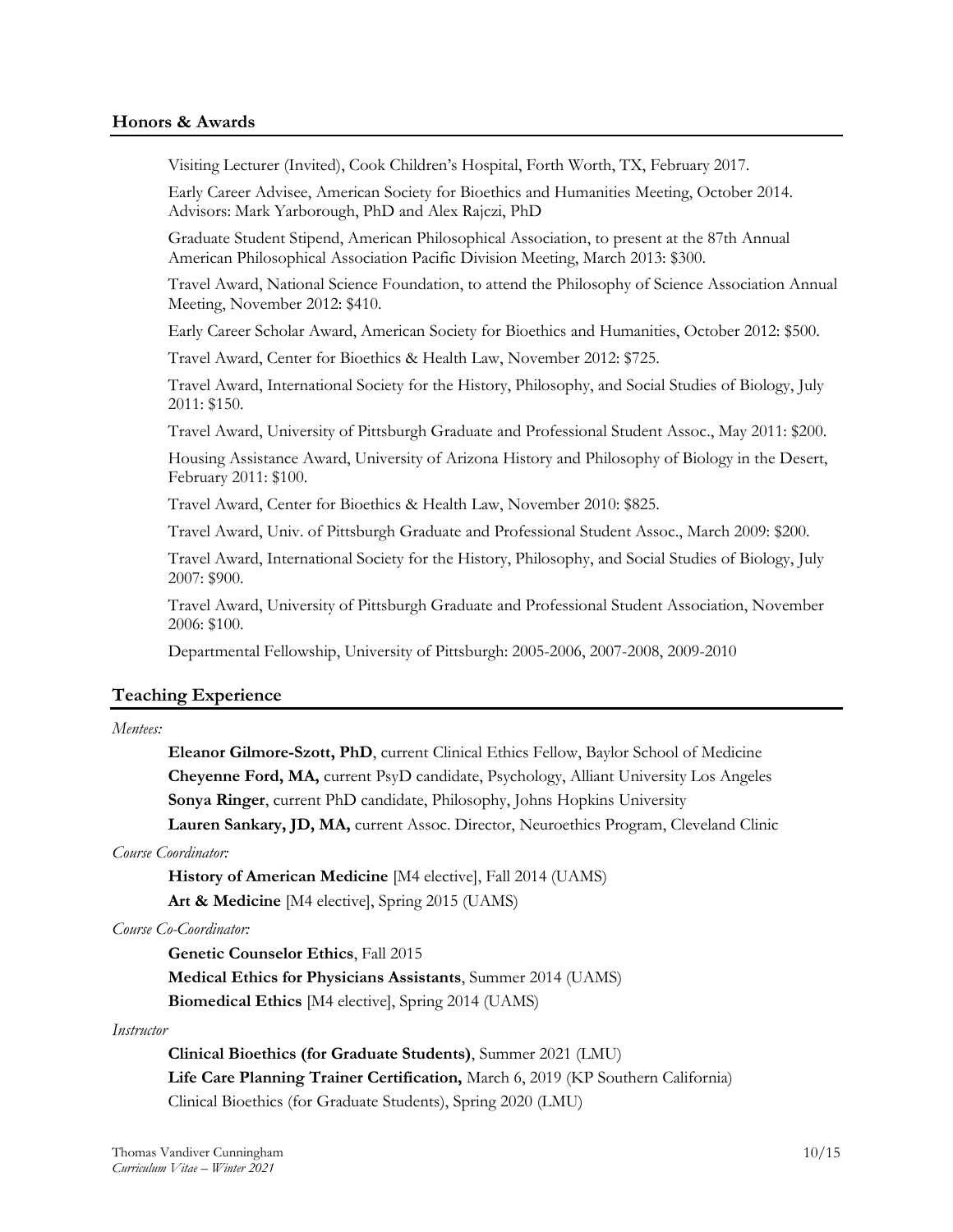**KP Advanced Steps Instructor,** Winter 2019 training **Introduction to Bioethics (for Graduate Students)**, Fall 2019 (LMU) Introduction to Bioethics (for Graduate Students), Fall 2018 (LMU) **Research Ethics**, Summer 2018 (LMU) **Ethics and Society**, Fall 2015 (UALR) Medical Ethics for Physicians Assistants, Summer 2016 (UAMS) Medical Ethics for Physicians Assistants, Summer 2015 (UAMS)

### *Teaching Facilitator (co-taught):*

**Practice of Medicine 1** [for M1 students], 2015-2016 (UAMS) *with* Professor D. Micah Hester Practice of Medicine 1 [for M1 students], 2014-2015 (UAMS) *with* Professor D. Micah Hester **Practice of Medicine 2** [for M2 students], 2015-2016 (UAMS) *with* Professor D. Micah Hester Practice of Medicine 2 [for M2 students], 2014-2015 (UAMS) *with* Professor D. Micah Hester **Pediatric Reflection Rounds** [for M3 and M4 students], 2015-2016 (UAMS) *with* Professor Rebecca Latch Pediatric Reflection Rounds [for M3 and M4 students], 2014-2015 (UAMS) *with* Professor Rebecca Latch **Medical Ethics** [for M2 students], 2013-2014 (UAMS) *with* Professor D. Micah Hester **Clinical Clerkship Ethics Conference** [for M3 students], Spring 2011 (Pitt) *with* Professor David Barnard **Ethics, Law, and Professionalism** [for M1 students], Fall 2011 (Pitt) *with* Professor David Barnard Clinical Clerkship Ethics Conference, Fall 2011 (Pitt)

*with* Professor David Barnard

# *Teaching Fellowship (independently taught):*

**Morality and Medicine** [Bioethics], Summer 2011 (Pitt) Morality and Medicine [Bioethics], Spring 2011 (Pitt) Morality and Medicine [Bioethics], Fall 2010 (Pitt) **Myth and Science**, Spring 2009 (Pitt) Morality and Medicine [Bioethics], Fall 2008 (Pitt)

# *Teaching Assistantship:*

**Explanations of Humans and Society**, Spring 2007 (Pitt) *for* Professor Peter Machamer **Darwin and His Critics**, Fall 2006 (Pitt) *for* Visiting Professor Laura J. Snyder **Introduction to Human Nutrition**, Spring 2003 (UCSD) **Metabolic Biochemistry**, Winter 2002 (UCSD)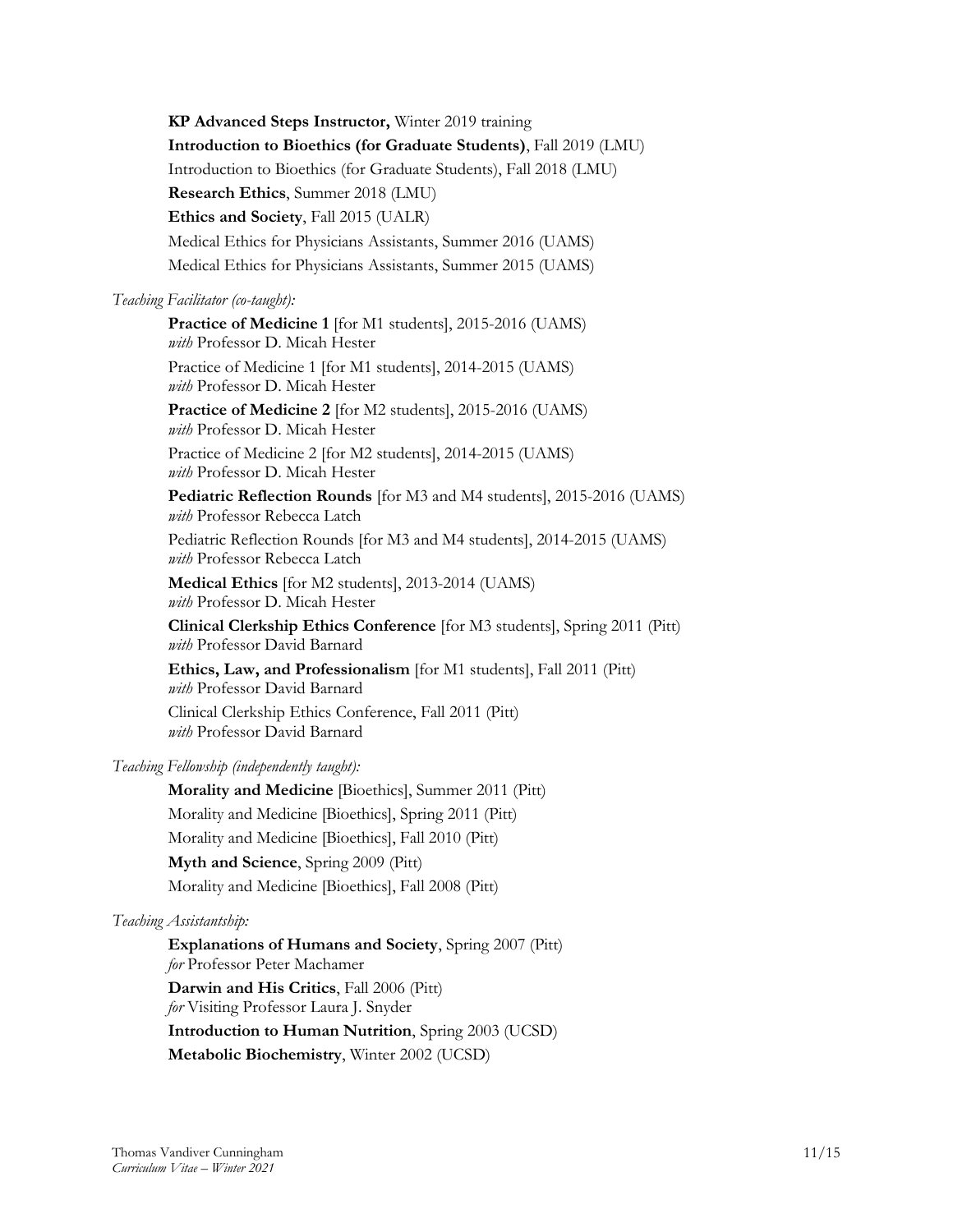# **Administrative Experience**

| Director, Bioethics, Kaiser Permanente West Los Angeles Medical Center                                                | 2016-present |
|-----------------------------------------------------------------------------------------------------------------------|--------------|
| Administrative Assistant, University of Pittsburgh Graduate and Professional<br><b>Student Government Association</b> | 2011-2013    |
| Administrative Assistant for Adolf Grunbaum, PhD.                                                                     | 2007-2008    |
| Department Representative, University of Pittsburgh Arts & Sciences Graduate<br>Student Council                       | 2006-2008    |

# **Professional and Community Service**

### *Community Service*

Panel Reviewer, Department of Defense Peer Reviewed Orthopaedic Research Program, 2020-2021

Panel Reviewer, Armed Forces Institute of Regenerative Medicine Network, 2019-2020

Expert Witness, Center for Reproductive Rights, Virginia TRAP Laws (2019)

Expert Witness, Center for Reproductive Rights, Texas Senate Bill 08 (2017)

### *Taskforce, Conference, and Journal Service*

Member, ASBH Core Competencies 3rd Edition Task Force, 2021-present

Chair, ASBH Clinical Ethics Consultation Affinity Group (CECAG), 2020-present

Member, ASBH National Conference Programming Committee, 2019 and 2021

Chair, ASBH National Conference Programming Committee, 2020

Referee for *Social Theory & Practice*, 2021-present

Referee for *Clinical Ethics*, 2019-present

Referee for *Palliative Care: Research and Treatment*, 2019-present

Referee for *AJOB Empirical Bioethics*, 2018-present

Referee for *Journal of Evaluation in Clinical Practice*, 2016-present

Referee for *Medicine, Health Care, and Philosophy*, 2016-present

Referee for *Journal of Medical Ethics*, 2016-present

Referee for *American Society of Bioethics and Humanities*, 2014-2018

Referee for *Philosophy of Science*, 2010-present

Judge, University of Arkansas, Little Rock High School Ethics Bowl, January 25, 2014

Chair, Contributed Papers: Values, Interests, and Motivations, Philosophy of Science Association 2012, San Diego, CA.

Session Co-organizer, Meeting of the History of Science Society, Pittsburgh, PA, USA, November 6- 9, 2008.

Conference Co-organizer, 9<sup>th</sup> and 10<sup>th</sup> annual Pittsburgh-Carnegie Mellon Graduate Student Conferences, Pittsburgh, PA, USA, March 2007 and 2008.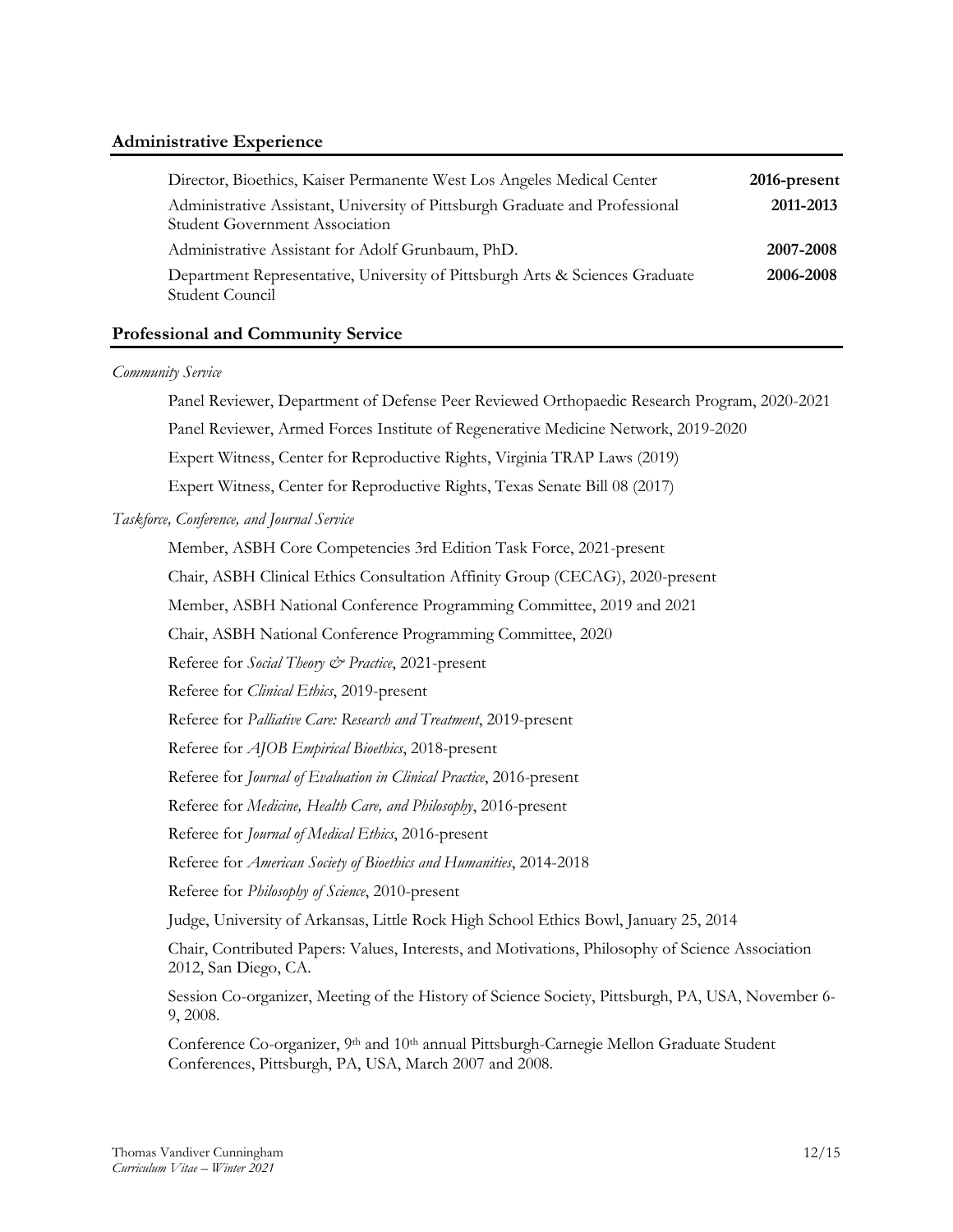Session Chair and Co-organizer, Meeting of the International Society for the History, Philosophy, and Social Studies of Biology, Exeter, UK, July 25-29, 2007

### *University and Hospital Service*

Covering Bioethics Director, KP Baldwin Park Medical Center, 2021 (6 month term) Covering Bioethicist On-Call, KP Los Angeles Medical Center, 2020-present (periodic) Covering Bioethicist On-Call, KP San Bernardino Area, 2020-present (periodic) Logistics Chief, KP West Los Angeles COVID-19 Incident Command Center, 2020-2021 Member, KP West LA Blood Management Committee, 2018-present Member, KP West LA Neonatal ICU Mortality and Morbidity Committee, 2018-present Co-Chair, Life Care Planning Committee, KP West LA Medical Center, 2018-2019 Co-Chair, Bioethics Committee, KP West LA Medical Center, 2016-present Member, Senior Leadership Team, KP West LA Medical Center, 2016-present Member, KP West LA Critical Care Committee, 2016-present Member, Compliance Committee, KP West LA Medical Center, 2016-2018 Member, Kaiser Permanente Southern CA Regional Bioethics Committee, 2016-present Member, UAMS Multidisciplinary Critical Care Committee, 2015-2016 Member, UAMS College of Medicine Curriculum Committee, 2015-2016 Member, UAMS Arts Council, 2015-2016 Chair, Bruce and Brandon Lee Medical Scholarship Committee, 2014-2016 Member, UAMS Institutional Review Board, 2013-2016. Member, UAMS Medical Ethics Advisory Committee, 2013-2016 Member, UAMS Planned Emergency Research Committee, 2013 Member, Arkansas Genetic Health Committe (ARGHC), 2013-2015. Member, ARGHC Newborn Screening Subcommittee, 2013-2015. Member, Children's Hospital of Pittsburgh (UPMC) Ethics Committee, 2012-2013. Member, University of Pittsburgh Provost's Advisory Committee for Planning and Budget, 2012- 2013. Member, Univ. of Pittsburgh Univ. Senate Child and Dependent Care Subcommittee, 2012-2013. Member, Univ. of Pittsburgh University Senate Commonwealth Relations Committee, 2012-2013. Attendee, UPMC Presbyterian Ethics Committee, 2012-2013. Member, University of Pittsburgh GPSG Executive Committee, 2012-2013. Chair, University of Pittsburgh GPSG Student Affairs Committee, 2012-2013. Lead, GPSG Pittsburgh Public Schools Fund Raiser: The Represent PITT! Art Initiative, 2012. Member, University of Pittsburgh Board of Trustees Affirmative Action Commitee, 2011-2013.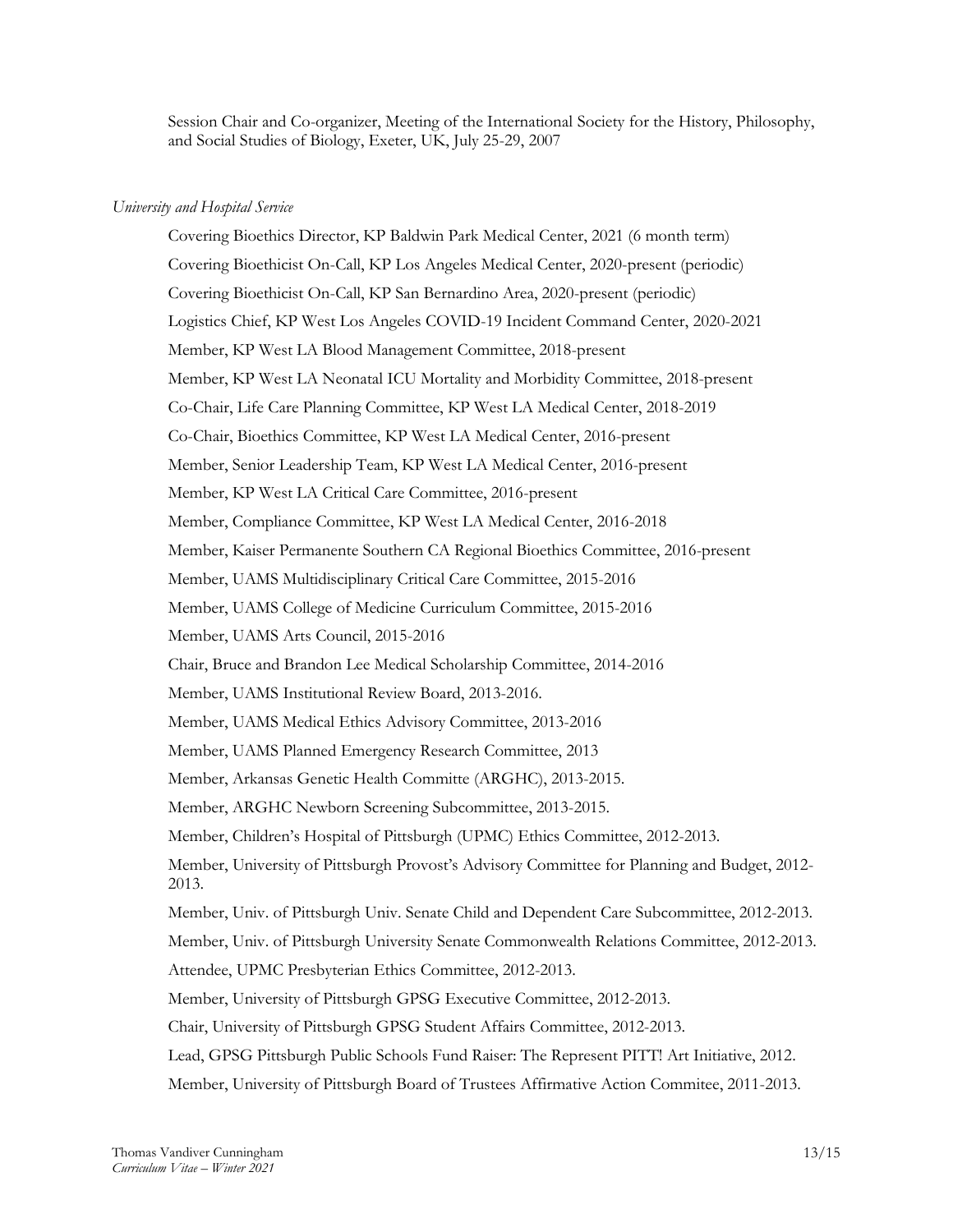Member, University of Pittsburgh University Review Board, 2011-2013 Project Leader, GPSA Alliance for Infants and Toddlers Toy Drive & Fund Raiser, 2011.

# **Professional Memberships**

| Since $2010$ :  | American Society for Bioethics and Humanities                                                             |
|-----------------|-----------------------------------------------------------------------------------------------------------|
| 2011-2019:      | American Philosophical Association                                                                        |
| $2015 - 2016$   | Association for Practical and Professional Ethics                                                         |
| 2006-2020:      | Philosophy of Science Association                                                                         |
| $2006 - 2014$ : | History of Science Society; International Society for History, Philosophy, & Social<br>Studies of Biology |

# **Media Coverage**

Medical Ethics Advisor: "Ethics Services Want to Know How Consult Data Compare to Other Hospitals." March 2021. [https://www.reliasmedia.com/articles/147625-ethics-services-want-to](https://www.reliasmedia.com/articles/147625-ethics-services-want-to-know-how-consult-data-compare-to-other-hospitals)[know-how-consult-data-compare-to-other-hospitals](https://www.reliasmedia.com/articles/147625-ethics-services-want-to-know-how-consult-data-compare-to-other-hospitals)

Medical Ethics Advisor: "Many Ethics Services Need Better Information on Volume." October 2020. [https://www.reliasmedia.com/articles/146894-many-ethics-services-need-better-information](https://www.reliasmedia.com/articles/146894-many-ethics-services-need-better-information-on-volume)[on-volume](https://www.reliasmedia.com/articles/146894-many-ethics-services-need-better-information-on-volume)

WIRED, "In Crowded Hospitals, Who Will Get Life-Saving Equipment? As health care workers prepare for surges of Covid-19 patients, they must grapple with the ethics of rationing critical medical gear." March 2020: [https://www.wired.com/story/in-crowded-hospitals-who-will-get-life](https://www.wired.com/story/in-crowded-hospitals-who-will-get-life-saving-equipment/)[saving-equipment/](https://www.wired.com/story/in-crowded-hospitals-who-will-get-life-saving-equipment/)

LMU Magazine's Off Press Podcast, March 30, 2020: [https://magazine.lmu.edu/podcasts/thomas](https://magazine.lmu.edu/podcasts/thomas-v-cunningham/)[v-cunningham/](https://magazine.lmu.edu/podcasts/thomas-v-cunningham/)

Medical Ethics Advisor, "Fresh Approaches for Quality Assurance: Hot Topic in Ethics Field." February 2020[: https://www.reliasmedia.com/articles/145653-fresh-approaches-for-quality](https://www.reliasmedia.com/articles/145653-fresh-approaches-for-quality-assurance-hot-topic-in-ethics-field)[assurance-hot-topic-in-ethics-field](https://www.reliasmedia.com/articles/145653-fresh-approaches-for-quality-assurance-hot-topic-in-ethics-field)

Medical Ethics Advisor, "Ethical Controversy Erupts Over Human-animal Embryo Research." October 2016: [https://www.reliasmedia.com/articles/138800-ethical-controversy-erupts-over](https://www.reliasmedia.com/articles/138800-ethical-controversy-erupts-over-human-animal-embryo-research)[human-animal-embryo-research](https://www.reliasmedia.com/articles/138800-ethical-controversy-erupts-over-human-animal-embryo-research)